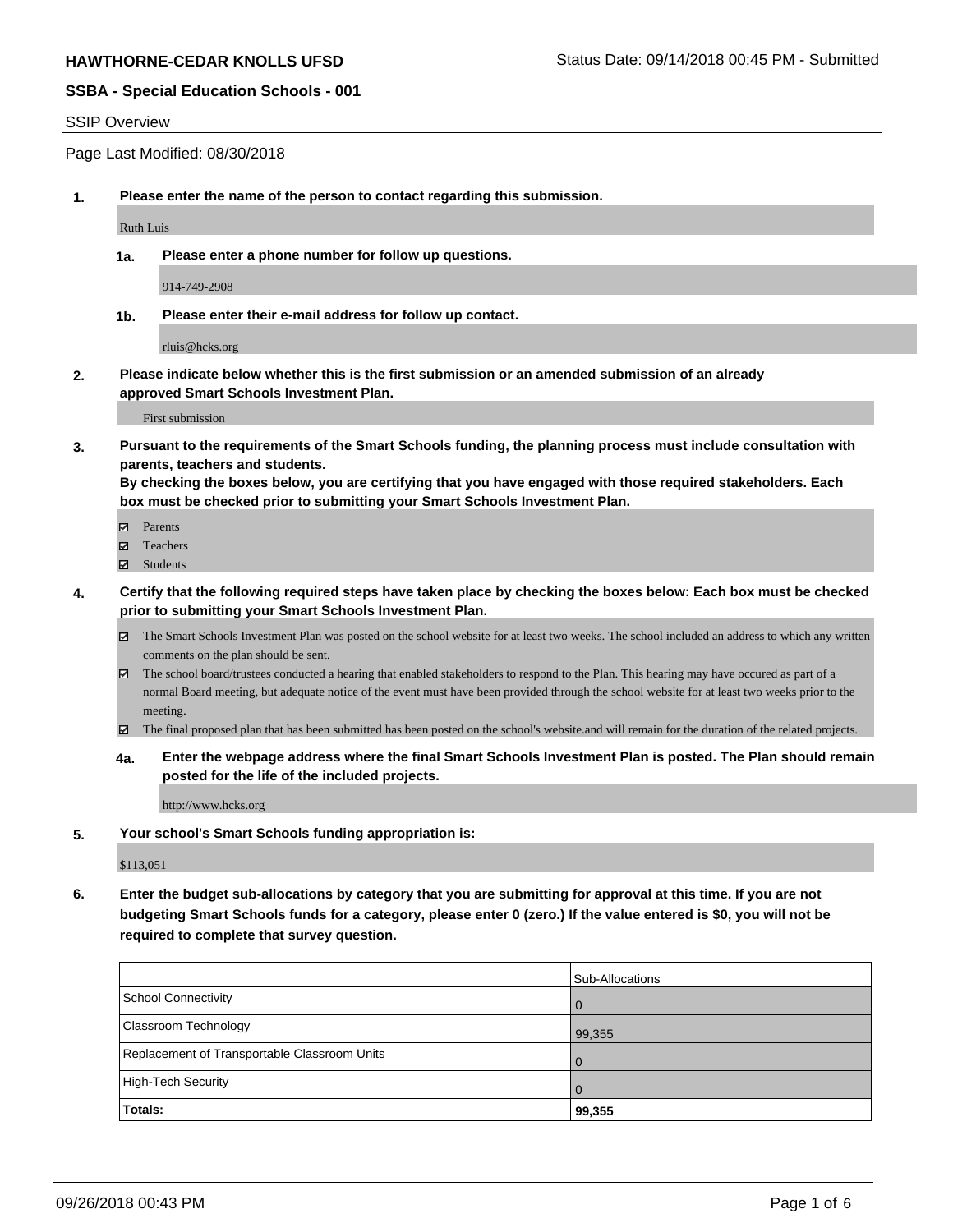#### School Connectivity

Page Last Modified: 08/30/2018

**1. Describe how you intend to use Smart Schools funds for high-speed broadband and/or wireless connectivity projects in school buildings.**

(No Response)

**2. Describe how the school plans to use digital connectivity and technology to improve teaching and learning.**

(No Response)

**3. Does your School Connectivity project require new construction or substantially altered space and result in capitalized cost in excess of \$100,000?**

(No Response)

**4. If you are submitting an allocation for School Connectivity complete this table.**

**Note that the calculated Total at the bottom of the table must equal the Total allocation for this category that you entered in the SSIP Overview overall budget.** 

|                                            | Sub-Allocation |
|--------------------------------------------|----------------|
| Network/Access Costs                       | $\overline{0}$ |
| <b>Outside Plant Costs</b>                 | $\mathbf{0}$   |
| School Internal Connections and Components | $\mathbf{0}$   |
| <b>Professional Services</b>               | $\mathbf{0}$   |
| Testing                                    | $\mathbf{0}$   |
| <b>Other Upfront Costs</b>                 | $\mathbf 0$    |
| <b>Other Costs</b>                         | (No Response)  |
| Totals:                                    | 0              |

**5. Please detail the type, quantity, per unit cost and total cost of the eligible items under each sub-category. This is especially important for any expenditures listed under the "Other" category. All expenditures must be eligible for tax-exempt financing to be reimbursed with Smart Schools funds. Sufficient detail must be provided so that we can verify this is the case. If you have any questions, please contact us directly through smartschools@nysed.gov. Add rows under each sub-category for additional items, as needed.**

| Select the allowable expenditure | Item to be purchased | Quantity      | Cost per Item | Total Cost    |
|----------------------------------|----------------------|---------------|---------------|---------------|
| type.                            |                      |               |               |               |
| Repeat to add another item under |                      |               |               |               |
| each type.                       |                      |               |               |               |
| (No Response)                    | (No Response)        | (No Response) | (No Response) | (No Response) |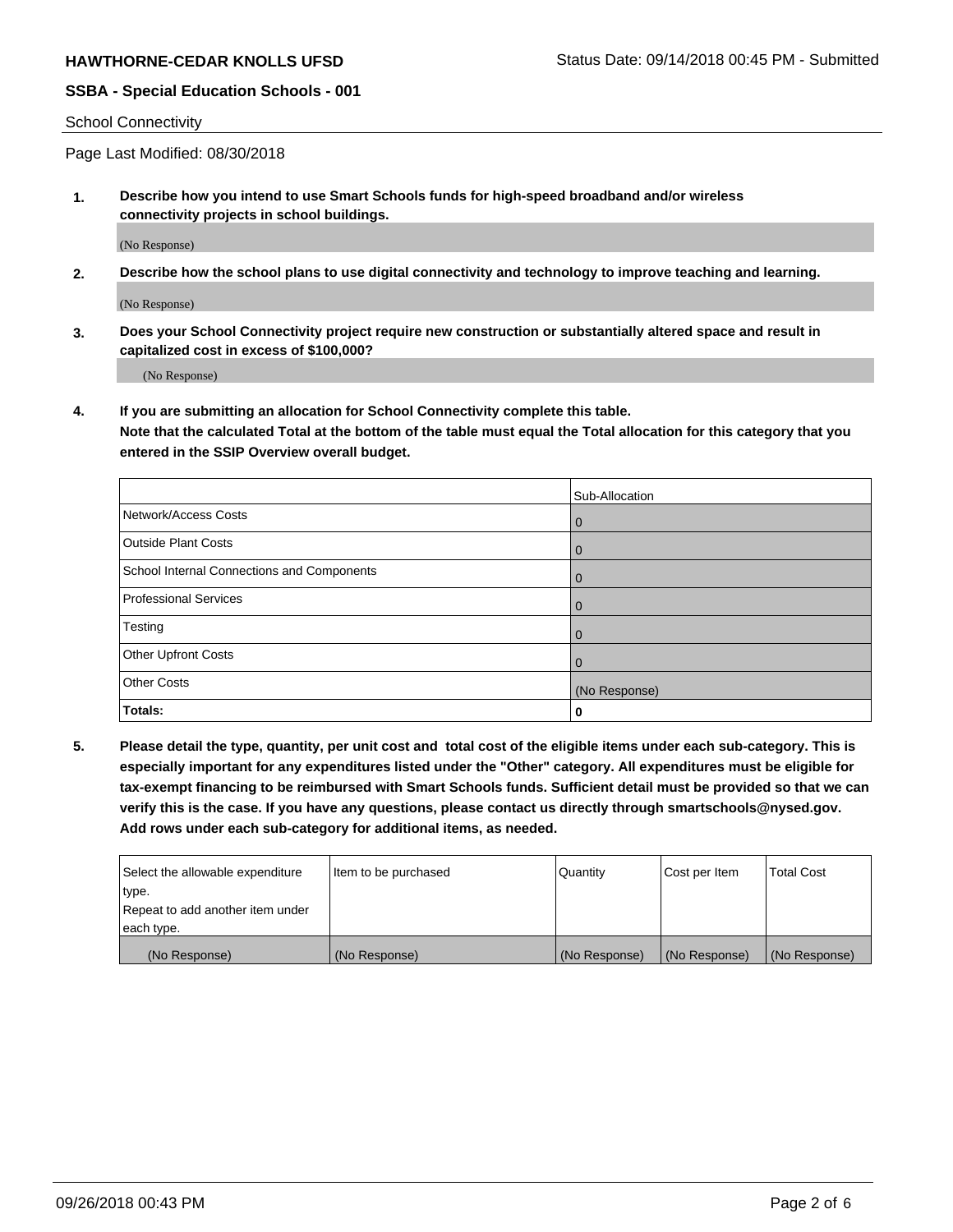Classroom Learning Technology Equipment (Devices)

Page Last Modified: 08/30/2018

#### **1. Describe the devices you intend to purchase and their compatibility with existing or planned platforms or systems.**

We are planning to replace aging interactive whiteboards and desktop computers with newer models compatible with our current network infrastructure and instructional technology resources set for our teachers and students to use in the classroom promoting 21st Century skills.

### **2. Describe how the proposed technology purchases will improve teaching and learning inside or outside of the classroom.**

Many of the Smartboards are aging and in disrepair. With the new interactive whiteboards / projectors, the teachers can better involve the students in their learning. Further, the increase in whiteboard space will give the teachers more flexibility with differentiated learning instructional styles. The newer computers will increase learning opportunities for the 21st Century Learner.

In summary the proposed technology investment via the Smart Schools Bond funding will provide with multiple venues to learn in terms of acquiring content; processing, constructing, making sense of ideas. The connectivity and access to content anytime and anywhere will provide for teachers with the ability to develop teaching materials and assessment tools to measure progress in a holistic approach for all students so they can learn effectively, regardless of differences in ability by adapting content.

**3. To ensure the sustainability of technology purchases made with Smart Schools funds, schools must have a plan to maintain and support technology purchases reimbursed with Smart Schools funds. This sustainability plan should support recurring costs of use that are ineligible for Smart Schools funding such as device maintenance, technical support, Internet and wireless fees, maintenance of hotspots, staff professional development, building maintenance and the replacement of incidental items.**

 $\boxtimes$  By checking this box, you certify that the school has a sustainability plan as described above.

**4. Schools must ensure that devices purchased with Smart Schools funds will be distributed, prepared for use, maintained and supported appropriately. Schools must maintain detailed device inventories in accordance with generally accepted accounting principles.**

 $\boxtimes$  By checking this box, you certify that the school has a distribution and inventory management plan and system in place.

- **5. Schools must contact the SUNY/CUNY teacher preparation program that supplies the largest number of the its new teachers to request advice on innovative uses and best practices at the intersection of pedagogy and educational technology.**
	- $\boxtimes$  By checking this box, you certify that you have contacted the SUNY/CUNY teacher preparation program that supplies the largest number of your new teachers to request advice on these issues.
	- **5a. Please enter the name of the SUNY or CUNY Institution that you contacted.**

SUNY New Paltz

**5b. Enter the primary Institution phone number.**

845-257-2800

**5c. Enter the name of the contact person with whom you consulted and/or will be collaborating with on innovative uses of technology and best practices.**

Michael Rosenberg

**6. If you are submitting an allocation for Classroom Educational Technology, complete this table. Note that the calculated Total at the bottom of the table must equal the Total allocation for this category that you entered in the SSIP Overview overall budget.**

|                         | Sub-Allocation |
|-------------------------|----------------|
| Interactive Whiteboards |                |
| Computer Servers        |                |
| Desktop Computers       | 61,944         |
| Laptop Computers        |                |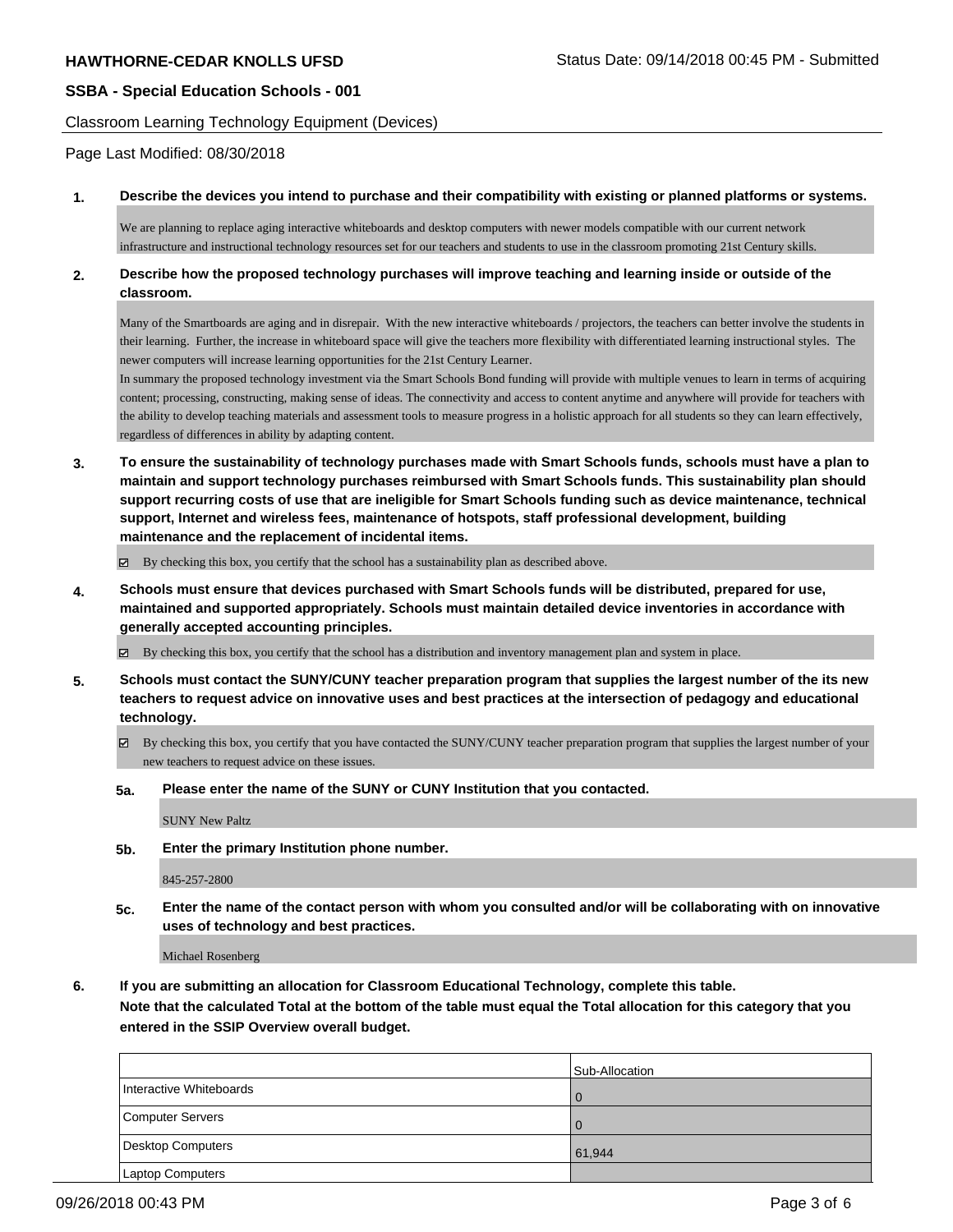Classroom Learning Technology Equipment (Devices)

Page Last Modified: 08/30/2018

|                  | Sub-Allocation |
|------------------|----------------|
|                  | $\Omega$       |
| Tablet Computers | (No Response)  |
| Other Costs      | 37,411         |
| Totals:          | 99,355         |

**7. Please detail the type, quantity, per unit cost and total cost of the eligible items under each sub-category. This is especially important for any expenditures listed under the "Other" category. All expenditures must be capital bond eligible to be reimbursed with Smart Schools funds. If you have any questions, please contact us directly through smartschools@nysed.gov.**

**Add rows under each sub-category for additional items, as needed.**

| Select the allowable expenditure | Item to be purchased | Quantity | Cost per Item | <b>Total Cost</b> |
|----------------------------------|----------------------|----------|---------------|-------------------|
| type.                            |                      |          |               |                   |
| Repeat to add another item under |                      |          |               |                   |
| each type.                       |                      |          |               |                   |
| <b>Other Costs</b>               | Brightlink 695Wi     | 11       | 3,401         | 37,411            |
| <b>Desktop Computers</b>         | <b>Dell Optiplex</b> | 80       | 775           | 61,944            |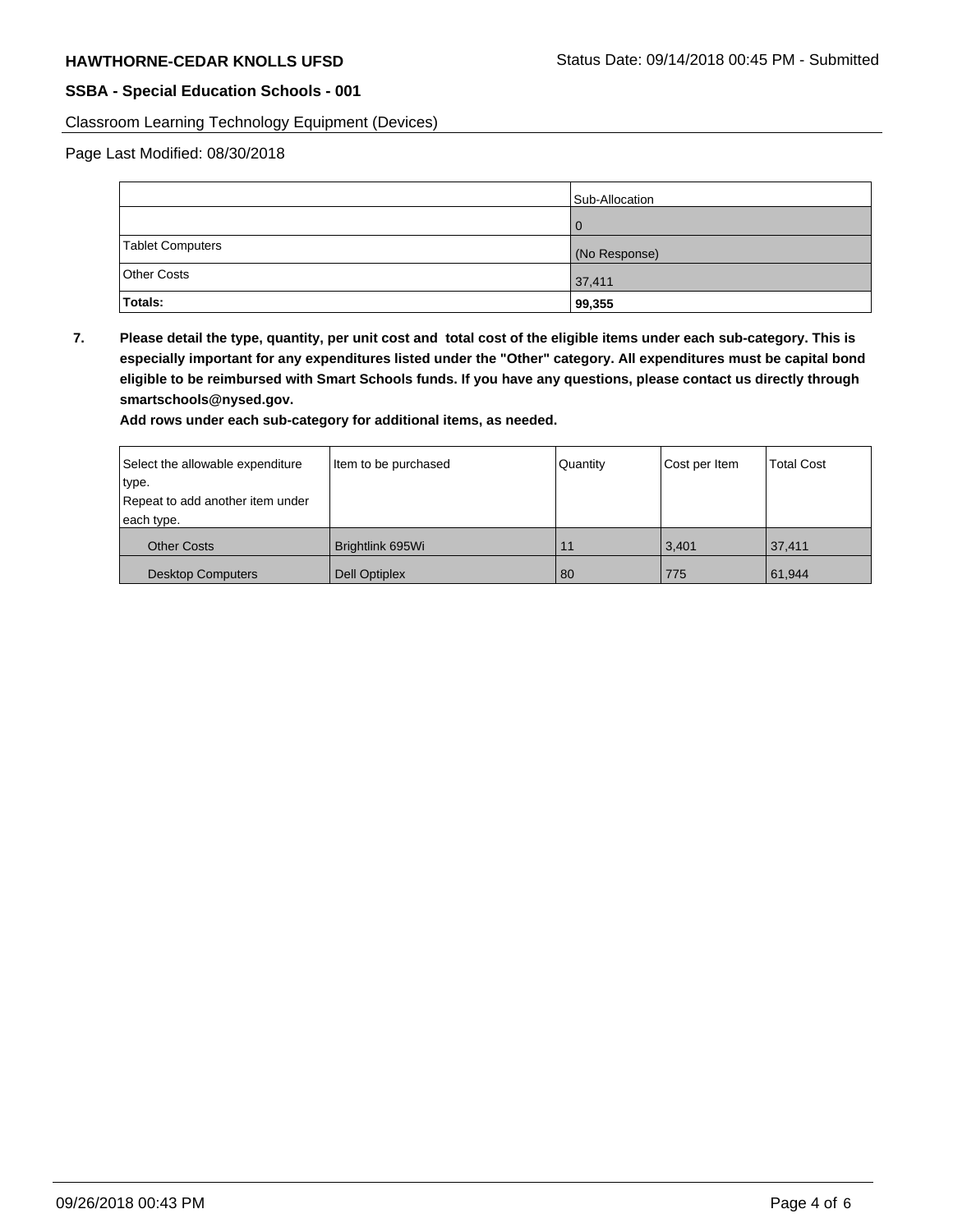Replace/Modernize Transportable Classrooms

Page Last Modified: 08/30/2018

**1. Describe the school's plan to construct, enhance or modernize education facilities to provide high-quality instructional space by replacing transportable classrooms.**

(No Response)

**2. Does your Classroom Trailer project require new construction or substantially altered space and result in capitalized cost in excess of \$100,000?**

(No Response)

**3. If you have made an allocation for Replace Transportable Classrooms, complete this table. Note that the calculated Total at the bottom of the table must equal the Total allocation for this category that you entered in the SSIP Overview overall budget.**

|                                                | Sub-Allocation |
|------------------------------------------------|----------------|
| Construct New Instructional Space              | (No Response)  |
| Enhance/Modernize Existing Instructional Space | (No Response)  |
| Other Costs                                    | (No Response)  |
| Totals:                                        | 0              |

**4. Please detail the type, quantity, per unit cost and total cost of the eligible items under each sub-category. This is especially important for any expenditures listed under the "Other" category. All expenditures must be capital bond eligible to be reimbursed with Smart Schools funds. If you have any questions, please contact us directly through smartschools@nysed.gov.**

**Add rows under each sub-category for additional items, as needed.**

| Select the allowable expenditure | Item to be purchased | Quantity      | Cost per Item | <b>Total Cost</b> |
|----------------------------------|----------------------|---------------|---------------|-------------------|
| type.                            |                      |               |               |                   |
| Repeat to add another item under |                      |               |               |                   |
| each type.                       |                      |               |               |                   |
| (No Response)                    | (No Response)        | (No Response) | (No Response) | (No Response)     |